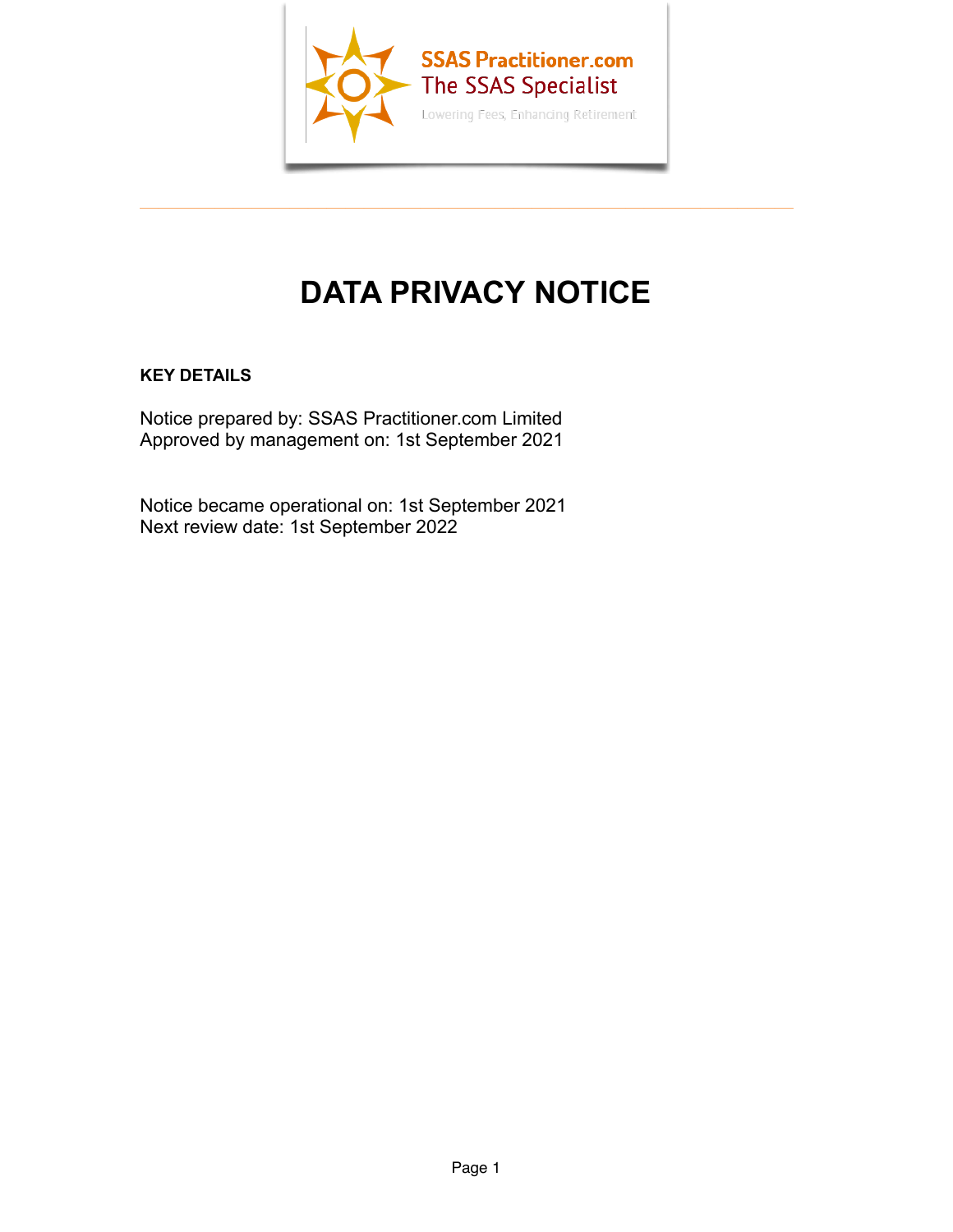

# **1 INTRODUCTION**

[SSAS Practitioner.com Limited](http://www.ssaspractitioner.com) needs to gather and use certain information about individuals.

 $\overline{\phantom{a}}$  , and the contract of the contract of the contract of the contract of the contract of the contract of the contract of the contract of the contract of the contract of the contract of the contract of the contrac

We use your email contact details to remind you of issues that arise in the industry through our regular newsletters.

If you are not happy for us to contact you, please email us at [info@ssaspractitioner.com.](mailto:info@ssaspractitioner.com) Otherwise we may contact you by email with regular newsletters, and other material directly relevant to the administration of your scheme.

We [SSAS Practitioner.com Limited](http://www.ssaspractitioner.com):

- Will use your data in accordance with the service agreement completed between the Trustees/Scheme Administrator and [SSAS Practitioner.com Limited](http://www.ssaspractitioner.com). The lawful basis for the processing is contract.
- Will only obtain special category data i.e. sensitive data or/and criminal offence data where necessary for reasons of substantial public interest, such as to comply with anti-money laundering and anti-terrorism financing regulations.
- We will use the information you provide to us to set-up the scheme with HMRC or take-over the running of the scheme and to set up various investments, including bank accounts.
- We will share the information provided to us with various providers, deposit holders and third parties appointed to act for the scheme, if necessary.
- We will use electronic verification providers to check data provided, to ensure we comply with anti-money laundering and anti-terrorism financing regulations.
- We will use third party providers for storing personal data, but will have a contract in place with these third party providers to ensure your data is stored securely.

[SSAS Practitioner.com Limited](http://www.ssaspractitioner.com) take your privacy seriously and will only use your personal information to administer your scheme and to provide the products and services you have requested from us.

We have no intention of sharing data with any third parties for marketing purposes. These include customers, suppliers, business contacts, employees and other people the organisation has a relationship with or may need to contact.

We adopt a 'plain language' policy so that you can understand what we are doing with your personal data.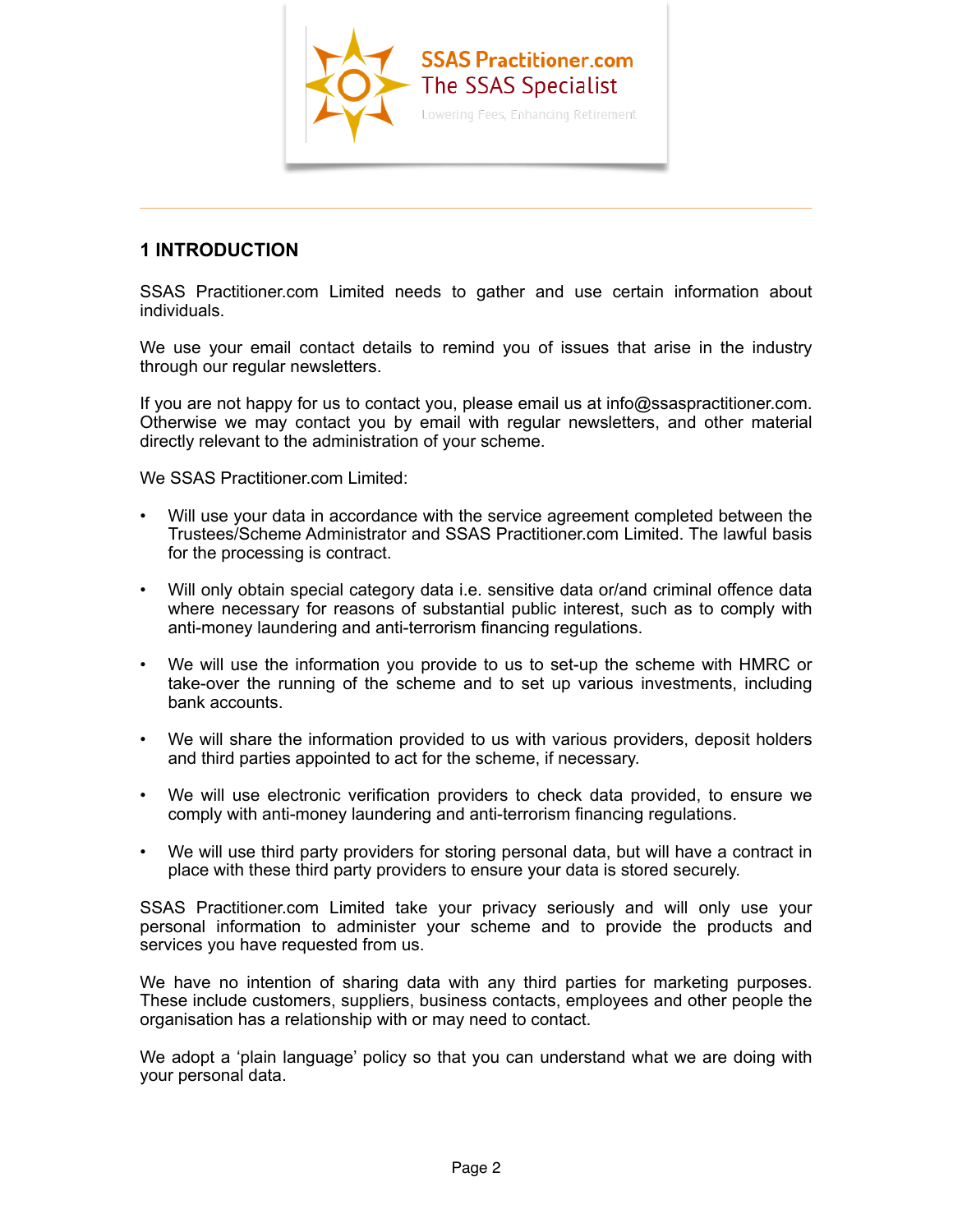

We consider data protection issues as part of the design and implementation of our systems, services and business practices.

 $\overline{\phantom{a}}$  , and the contract of the contract of the contract of the contract of the contract of the contract of the contract of the contract of the contract of the contract of the contract of the contract of the contrac

This notice describes how this personal data must be collected, handled and stored to meet the company's data protection policy - and to comply with the law.

# **2 WHY THIS NOTICE EXISTS**

This data privacy notice ensures [SSAS Practitioner.com Limited](http://www.ssaspractitioner.com) complies with data protection law and follows good practice, protects the rights of staff, customers and partners, is open about how it stores and processes individuals' data and protects itself from the risks of a data breach. You may view our Data Protection Policy on request. Please note that we do not prepare Data Protection Impact Assessment Reports.

# **3 DATA PROTECTION LAW**

General Data Protection Regulations (GDPR) are tailored by the Data Protection Act 2018. The Data Protection Act 2018 replaced the Data Protection Act 1998 and came into effect on 25th May 2018.

These rules apply regardless of whether data is stored electronically, on paper or on other materials.

To comply with the law, personal information must be collected and used fairly, stored safely and not disclosed unlawfully.

The Data Protection Act 2018 sits alongside the regulations, there are seven main principles as follows, that personal data shall:

- 1. Be processed lawfully, fairly and in a transparent manner.
- 2. Be obtained only for specific, explicit and legitimate purposes.
- 3. Be adequate, relevant and limited to what is necessary in relation to the purposes for which they are processed.
- 4. Be accurate and kept up to date, every reasonable step being taken to ensure that personal data that are inaccurate, having regard to the purposes for which they are processed, are erased or rectified without delay.
- 5. Be kept in a form which permits identification of data subject for no longer than is necessary for the purposes for which the personal data are processed; personal data may be stored for longer periods insofar as the personal data will be processed solely for archiving purposes in the public interest, scientific or historical research purposes or statistical purposes subject to implementation of the appropriate technical and organisations measure required by the GDPR in order to safeguard the rights and freedoms of individuals ('storage limitation').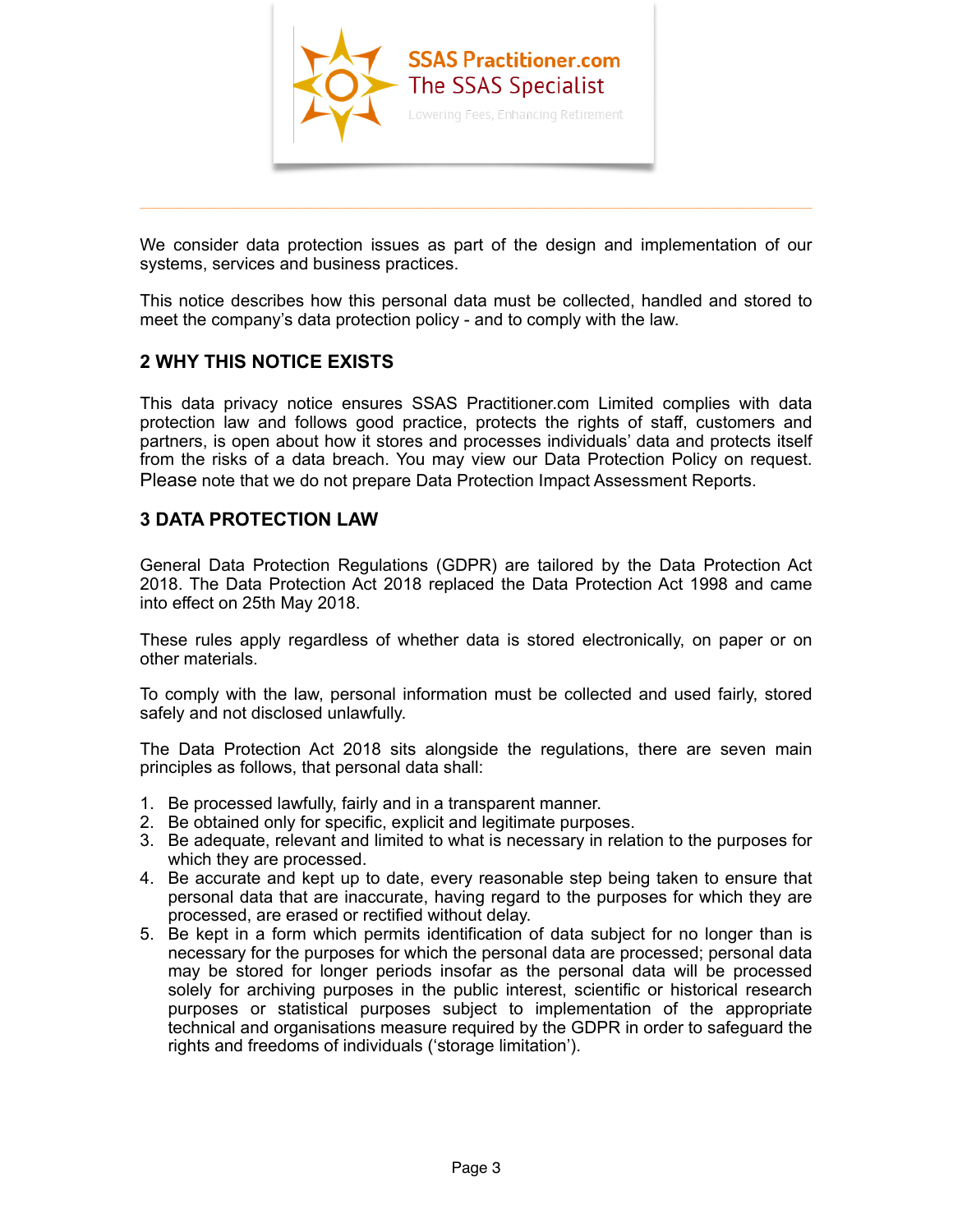

6. Be processed in a manner that ensures appropriate security of the personal data, including protection against unauthorised or unlawful processing and against accidental loss, destruction or damage, using appropriate technical or organisation measures ('integrity and confidentiality').

 $\overline{\phantom{a}}$  , and the contract of the contract of  $\overline{\phantom{a}}$  ,  $\overline{\phantom{a}}$  ,  $\overline{\phantom{a}}$  ,  $\overline{\phantom{a}}$  ,  $\overline{\phantom{a}}$  ,  $\overline{\phantom{a}}$  ,  $\overline{\phantom{a}}$  ,  $\overline{\phantom{a}}$  ,  $\overline{\phantom{a}}$  ,  $\overline{\phantom{a}}$  ,  $\overline{\phantom{a}}$  ,  $\overline{\phantom{a}}$  ,  $\over$ 

7. The controller shall be responsible for, and be able to demonstrate compliance with, paragraph 1 (this is paragraph 1 in Article 5 (2) of the GDPR ('accountability').

# **4 PEOPLE, RISKS AND RESPONSIBILITIES**

# **4.1 POLICY SCOPE**

This policy applies to:

- The office of [SSAS Practitioner.com Limited](http://www.ssaspractitioner.com).
- 'All staff' of [SSAS Practitioner.com Limited.](http://www.ssaspractitioner.com)
- 'All other staff' all contractors, suppliers, volunteers and (including but not limited to) any other person/persons working on behalf of [SSAS Practitioner.com Limited.](http://www.ssaspractitioner.com)

It does not apply to any organisation outside that of [SSAS Practitioner.com Limited.](http://www.ssaspractitioner.com)

The Data Controller that [SSAS Practitioner.com Limited](http://www.ssaspractitioner.com) are registered with, is the Information Commissioner Office under Z2068455. [SSAS Practitioner.com Limited](http://www.ssaspractitioner.com) is also the Data Processor (applies to all staff and all other staff as defined above acting on behalf of SSAS Practitioner.com Limited) and the Data Subjects are the Trustees/ Scheme Administrators and any other potential beneficiaries in respect of the small self administered schemes in relation to a service agreement made between the Trustees/ Scheme Administrator and [SSAS Practitioner.com Limited](http://www.ssaspractitioner.com) together with all staff and all other staff of [SSAS Practitioner.com Limited.](http://www.ssaspractitioner.com)

The Trustees of each small self administered scheme have to make a separate registration with the Information Commissioner under which the Trustees are the Data Controller and [SSAS Practitioner.com Limited](http://www.ssaspractitioner.com) is the Data Processor and the data subjects are the Trustees/Scheme Administrators and any other potential beneficiaries in respect of the small self administered scheme. This should not be confused with the registration required in the paragraph above.

It applies to all data that the company holds relating to identifiable individuals, including special category data (sensitive data) and criminal offence data even if that information technically falls outside of the Data Protection Act 2018 and GDPR.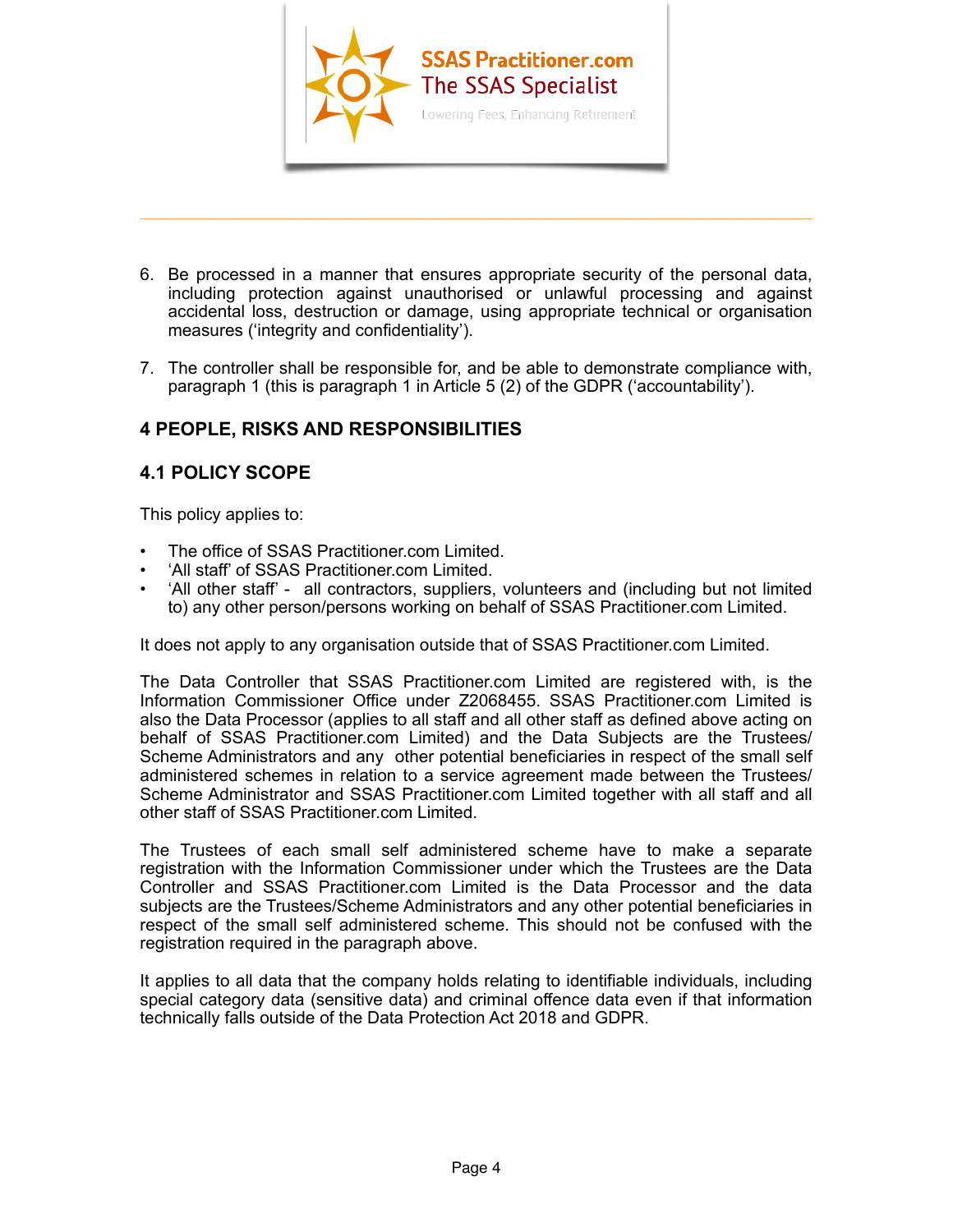

 $\overline{\phantom{a}}$  , and the contract of the contract of  $\overline{\phantom{a}}$  ,  $\overline{\phantom{a}}$  ,  $\overline{\phantom{a}}$  ,  $\overline{\phantom{a}}$  ,  $\overline{\phantom{a}}$  ,  $\overline{\phantom{a}}$  ,  $\overline{\phantom{a}}$  ,  $\overline{\phantom{a}}$  ,  $\overline{\phantom{a}}$  ,  $\overline{\phantom{a}}$  ,  $\overline{\phantom{a}}$  ,  $\overline{\phantom{a}}$  ,  $\over$ 

This can include:

- Names of individuals.
- Postal addresses.
- Email addresses.
- Telephone Numbers.
- Any other information relating to individuals.

The lawful basis under the GDPR that [SSAS Practitioner.com Limited](http://www.ssaspractitioner.com) use for processing data is contract. In respect of special category data or criminal conviction and offence data the condition for processing this is where necessary for reasons of substantial public interest.

Where [SSAS Practitioner.com Limited](http://www.ssaspractitioner.com) uses third parties to assist in its processing of personal data, a written contract between [SSAS Practitioner.com Limited](http://www.ssaspractitioner.com) and the third party will be put in place, in accordance with GDPR.

Under normal circumstances, we should not transfer individual personal data outside the European Economic Area (EEA) as individuals may then lose their protection under the GDPR. There are some circumstances where this is possible, but stringent rules apply and we would need to check the circumstances and the rules at the time to see whether allowable.

# **4.2 DATA PROTECTION RISKS**

This policy helps to protect [SSAS Practitioner.com Limited](http://www.ssaspractitioner.com) from some very real data security risks, including:

- **• Breaches of Confidentiality**  For instance, information being given out inappropriately.
- **• Failing to offer choice**  All individuals should be free to choose how the company uses data relating to them.
- **• Reputational damage**  For instance, the company could suffer if 'hackers' successfully gained access to sensitive data.

# **4.3 RESPONSIBILITIES**

Everyone who works for or with [SSAS Practitioner.com Limited](http://www.ssaspractitioner.com) has some responsibility for ensuring data is collected, stored and handled appropriately.

Each team that handles personal data must ensure that it is handled and processed in line with this policy and data protection principles.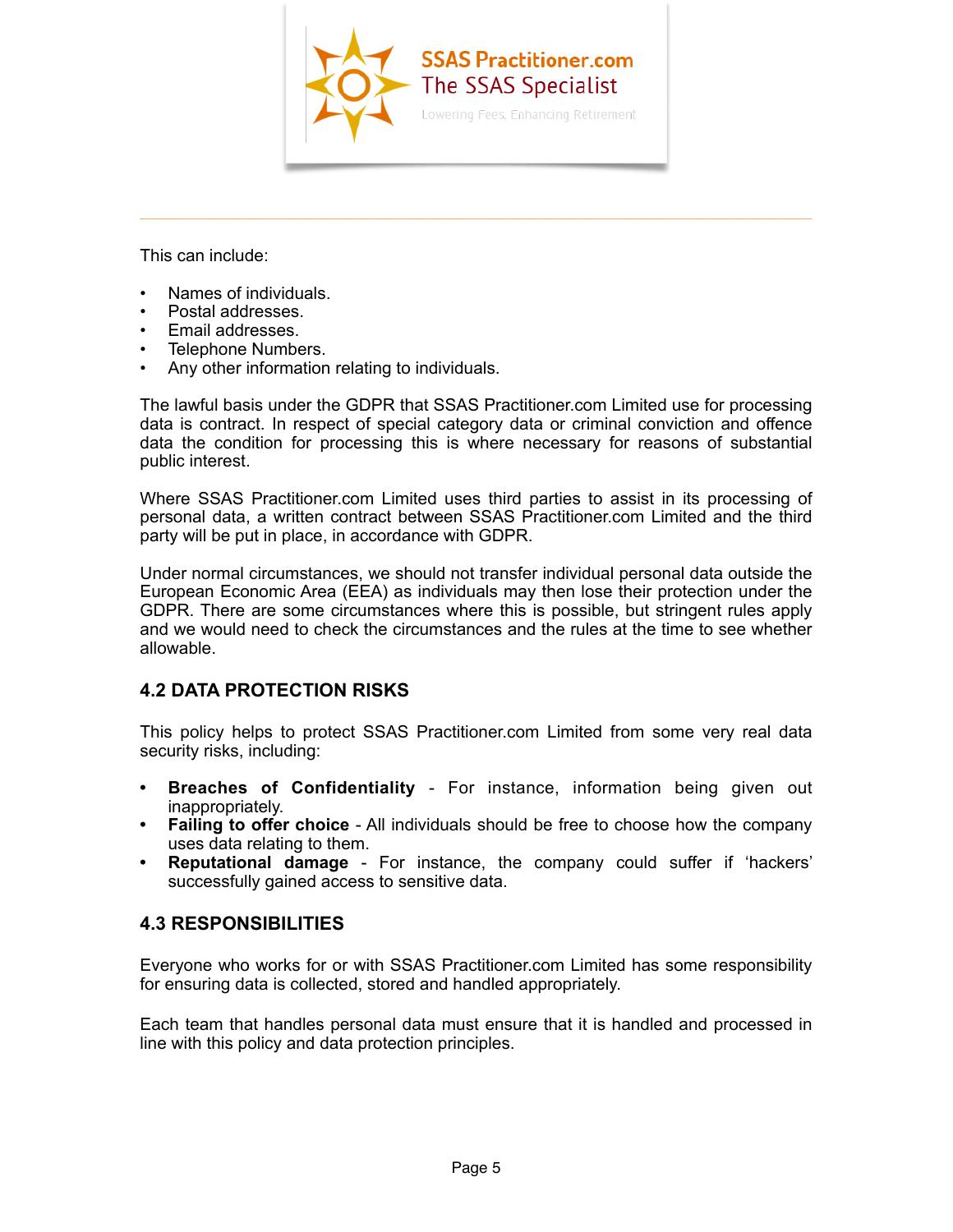

However, the following people have **key** areas of responsibility:

#### **Managing Director | Mr Peter Jones:**

Is responsible for ensuring that [SSAS Practitioner.com Limited](http://www.ssaspractitioner.com) meets its legal obligations.

 $\overline{\phantom{a}}$  , and the contract of the contract of  $\overline{\phantom{a}}$  ,  $\overline{\phantom{a}}$  ,  $\overline{\phantom{a}}$  ,  $\overline{\phantom{a}}$  ,  $\overline{\phantom{a}}$  ,  $\overline{\phantom{a}}$  ,  $\overline{\phantom{a}}$  ,  $\overline{\phantom{a}}$  ,  $\overline{\phantom{a}}$  ,  $\overline{\phantom{a}}$  ,  $\overline{\phantom{a}}$  ,  $\overline{\phantom{a}}$  ,  $\over$ 

#### **Data Protection Officer | Mr Peter Jones:**

Is responsible for:

- Keeping '*staff' and 'other staff' members* (all employees, contractors, volunteers and any other person/s working for [SSAS Practitioner.com Limited\)](http://www.ssaspractitioner.com) updated about data protection responsibilities, risks and issues.
- Arranging data protection training and advice for the people covered by this policy.
- Handling data protection questions from *staff* (employees of [SSAS Practitioner.com](http://www.ssaspractitioner.com) [Limited](http://www.ssaspractitioner.com)) and *'other staff'* covered by this policy.
- Dealing with requests from individuals to see the data [SSAS Practitioner.com Limited](http://www.ssaspractitioner.com) holds about them (also called 'subject access requests').
- Checking and approving any contracts or agreements with third parties that may handle the company's sensitive data.
- Being the first point of contact for the Information Commissioner.
- Our Data Protection Officer has due regard to the risks associated with processing operations, and takes into account the nature, scope, context and purpose of our processing.
- Monitoring compliance with GDPR and other data protections laws, our data protection policy and audits.

# **IT Manager | Mrs Kerry Smith:**

Is responsible for:

- Ensuring all systems, services and equipment used for storing data meet acceptable security standards.
- Performing regular checks and scans to ensure security hardware and software is functioning *properly* (correctly and efficiently).
- Evaluating any third-party services the company is considering using to store or process data. For instance, cloud computing services.

#### **Marketing Manager | Mrs Ann Sturman:**

Is responsible for:

- Approving any data protection statements attached to communications such as emails and letters.
- Addressing any data protection queries from journalists or any other media or social media outlets.
- Where necessary, working with other 'staff' and 'other staff' members to ensure marketing initiatives abide by data protection principles.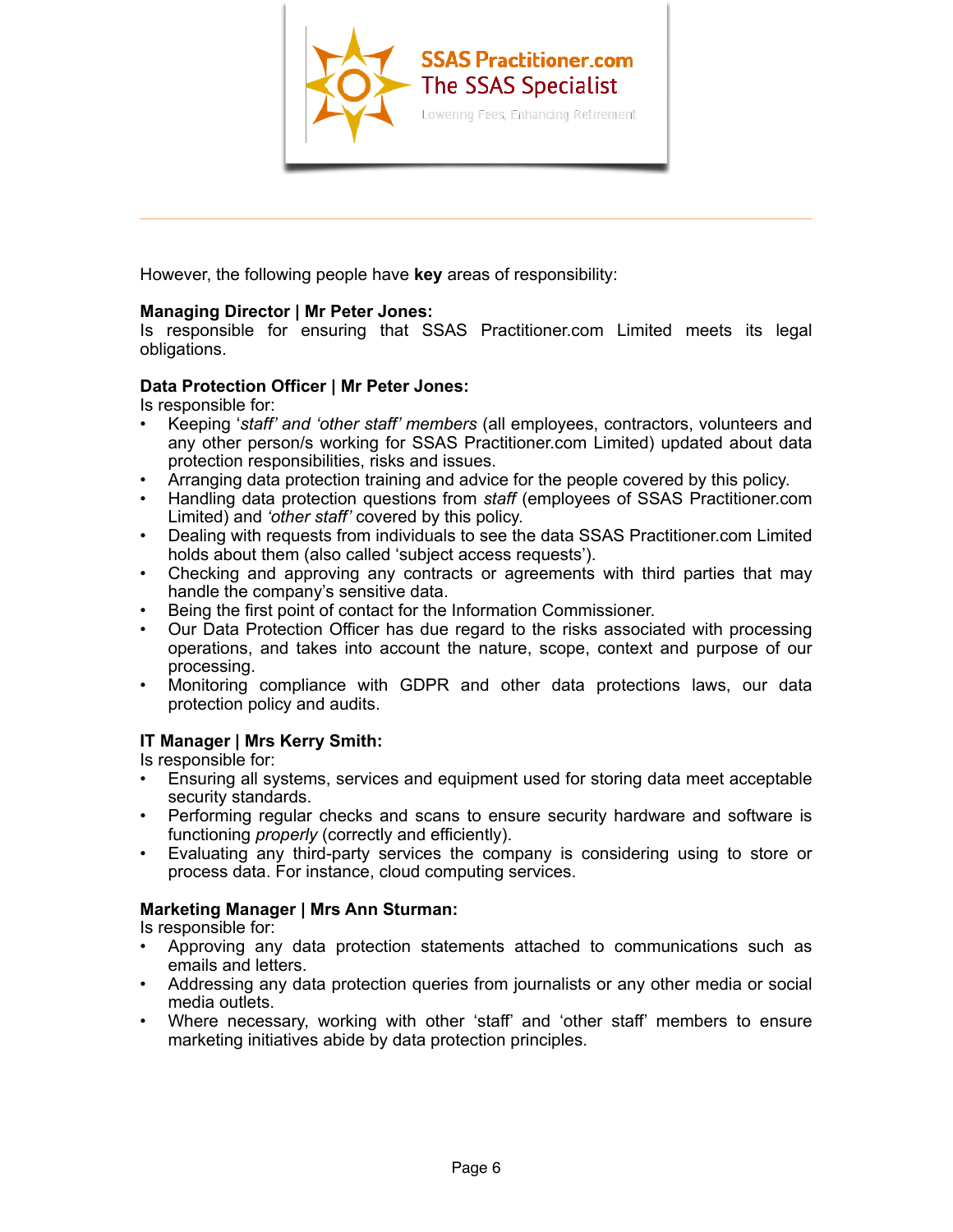

# **5 GENERAL STAFF GUIDELINES**

The only people able to access data covered by this policy should be those that require it **for the purpose of their 'work'.**

 $\overline{\phantom{a}}$  , and the contract of the contract of the contract of the contract of the contract of the contract of the contract of the contract of the contract of the contract of the contract of the contract of the contrac

- Data **should not be shared informally.** When access to confidential information is required, employees can request it from their line managers.
- **• [SSAS Practitioner.com Limited](http://www.ssaspractitioner.com) will provide training** to all 'staff' to help them understand their responsibilities when handling data
- **•** 'Staff' should keep all data secure, by taking sensible precautions and following the guidelines below.
- **•** Personal data **should not be disclosed** to unauthorised people, either within the company or externally.
- **•** Data should be **regularly reviewed and updated** if it is found to be out of date. If no longer required, it should be deleted and disposed of immediately and in the correct manner.
- 'Staff' **should request help** from their line manager or the data protection officer if they are unsure about any aspect of data protection.

# **6 DATA COLLECTION**

We may collect personal data set out in the table below through one or more of the following channels:

| <b>Personal Data Type</b> | <b>Source</b>                                                                                                                                           |
|---------------------------|---------------------------------------------------------------------------------------------------------------------------------------------------------|
|                           |                                                                                                                                                         |
| First name                | Website opt in forms, SSAS Application Forms, Trustee/Member<br>Questionnaires, anti money laundering documents and HMRC Fit and Proper<br>Declaration. |
| Last name                 | Website opt in forms, SSAS Application Forms, Trustee/Member<br>Questionnaires, anti money laundering documents and HMRC Fit and Proper<br>Declaration. |
| <b>Postal Address</b>     | SSAS Application Forms, Trustee/Member Questionnaires, anti money<br>laundering documents and HMRC Fit and Proper Declaration.                          |
| <b>Email Address</b>      | Website opt in forms, SSAS Application Forms, Trustee/Member<br>Questionnaires and HMRC Fit and Proper Declaration.                                     |
| Telephone                 | SSAS Application Forms, Trustee/Member Questionnaires and HMRC Fit and<br>Proper Declaration.                                                           |
| Date of Birth             | Trustee/Member Questionnaires, anti-money laundering documents and<br>HMRC Fit and Proper Declaration.                                                  |
| National Insurance Number | Trustee/Member Questionnaires and HMRC Fit and Proper Declaration.                                                                                      |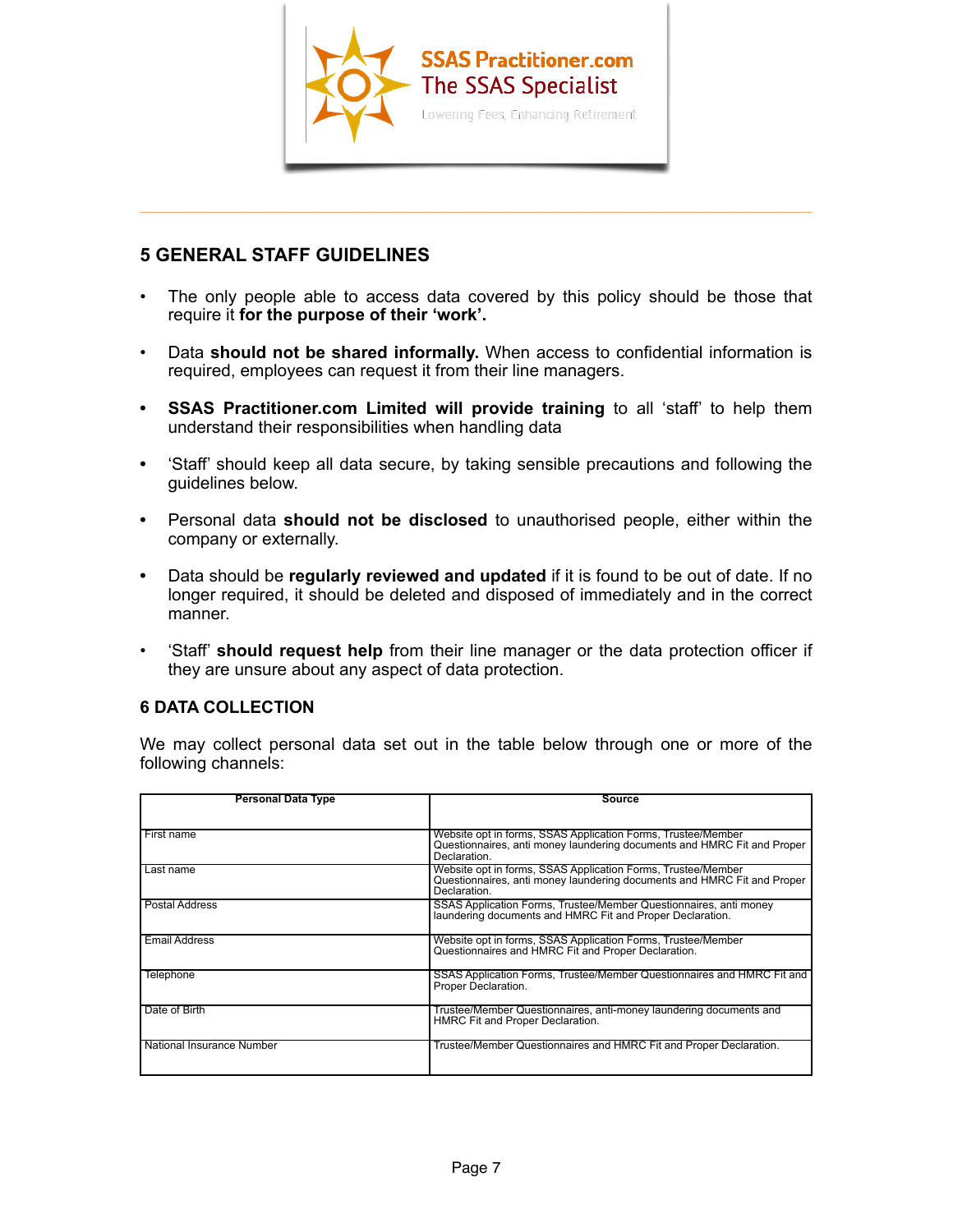

| Personal Unique Tax Reference Number | <b>HMRC Fit and Proper Declaration</b>                                                                                                                 |
|--------------------------------------|--------------------------------------------------------------------------------------------------------------------------------------------------------|
|                                      |                                                                                                                                                        |
|                                      |                                                                                                                                                        |
| Occupation                           | Trustee/Member Questionnaire                                                                                                                           |
|                                      |                                                                                                                                                        |
|                                      |                                                                                                                                                        |
| Politically Exposed Person           | Trustee/Member Questionnaire                                                                                                                           |
|                                      |                                                                                                                                                        |
|                                      |                                                                                                                                                        |
| <b>Health</b>                        | We may investigate this if we have concerns that client may be deemed a "vulnerable Client". We may initially ask questions verbally to try and access |
|                                      |                                                                                                                                                        |
|                                      | whether this needs further action and follow up with a written request for                                                                             |
|                                      | Information                                                                                                                                            |

 $\overline{\phantom{a}}$  , and the contract of the contract of the contract of the contract of the contract of the contract of the contract of the contract of the contract of the contract of the contract of the contract of the contrac

The personal data that we collect, will be limited to what is necessary for the purposes for which it is collected and will be used as follows:

- To contact you via newsletters about all relevant industry updates and legislation changes.
- Internal administrative purposes.
- To offer data to official third party organisations for legitimate business interests.

# **7 DATA STORAGE**

These rules describe how and where data should be safely stored. Questions about the safe storage of data can be directed to the IT Manager or Data Protection Officer.

#### **7.1 PAPER STORAGE**

- Where data is stored on paper, it should be kept in a secure place where unauthorised people cannot see it. This also applies to data usually stored electronically but for work purposes has been printed out onto paper.
- When not required, the paper or files should be kept in a locked room, locked drawer or locked filing cabinet.
- 'Staff' or 'other staff' members should ensure that any paper or printouts including data are not left in a place where unauthorised people could see them. An example of this could be documents left on a printer.
- Data printouts should be shredded and disposed of securely when no longer required.

# **7.2 ELECTRONIC DATA STORAGE**

- When data is stored electronically, it must be protected from unauthorised access, accidental deletion and malicious hacking attempts.
- Data should be protected by strong passwords that are changed on a regular basis and never shared between employees.
- If data is stored on re-moveable media (like a CD or DVD), these should be kept locked away securely when not being used.
- Data should only be stored on designated drives and servers, and should only be uploaded to an approved cloud computing service.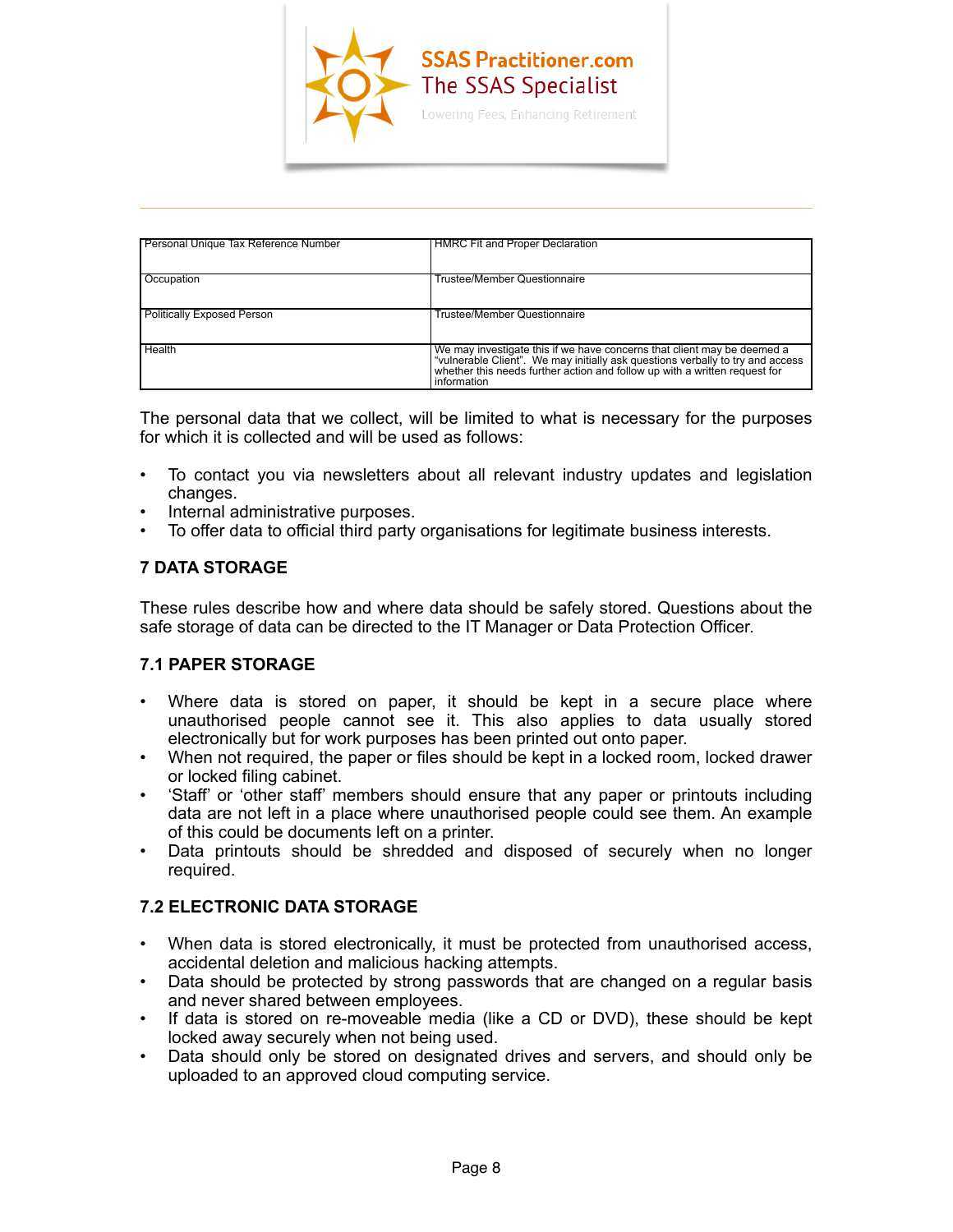

• Servers containing personal data should be sited in a secure location, away from the general office space.

 $\overline{\phantom{a}}$  , and the contract of the contract of the contract of the contract of the contract of the contract of the contract of the contract of the contract of the contract of the contract of the contract of the contrac

- Data should be backed up frequently. Those backups should be tested regularly, in line with the company's standard backup procedures.
- Data should never be saved directly to laptops or other mobile devices such as smartphones and tablets.
- All servers and computers containing data should be protected by approved security software and a firewall.

#### **7.3 Communication**

- Letters will be posted using Royal Mail.
- E-mail security is provided by one of our third party suppliers, with whom we have a contract.
- Staff are aware that when taking phone calls they need to identify the caller. They may ask you for two pieces of information to identify you such as your date of birth and postcode.
- When processing transactions, our staff may telephone to verify the receiving account details provided.

## **8 RETENTION PERIOD**

Subject to your rights as a data subject and applicable data protection law, [SSAS](http://www.ssaspractitioner.com) [Practitioner.com Limited](http://www.ssaspractitioner.com) may process your personal data for a period of 6 years and will store the personal data for a minimum of 6 years as long as the subject is actively receiving and acting upon contact from [SSAS Practitioner.com Limited.](http://www.ssaspractitioner.com) In respect of data held for anti-money laundering and anti-terrorism financing purposes, data will not be held for more than 5 years after the end of the business relationship. In any event, [SSAS Practitioner.com Limited](http://www.ssaspractitioner.com) not hold data for longer than it is needed for the purposes for which it was gathered.

#### **9 DATA USE**

- Personal data is of no value to [SSAS Practitioner.com Limited](http://www.ssaspractitioner.com) unless the business can make use of it. However, it is when personal data is accessed and used that it can be at the greatest risk of loss, corruption or theft.
- When working with personal data, 'staff' and 'other staff' members should ensure the screens of their computers are always locked when left unattended.
- Personal data should not be shared informally. Care should be taken when sending information by email, as this form of communication is not secure.
- Personal data should never be transferred outside of the European Economic Area.
- 'Staff' and 'other staff' members should not save copies of personal data to their own computers. Always access and update the central copy of any data.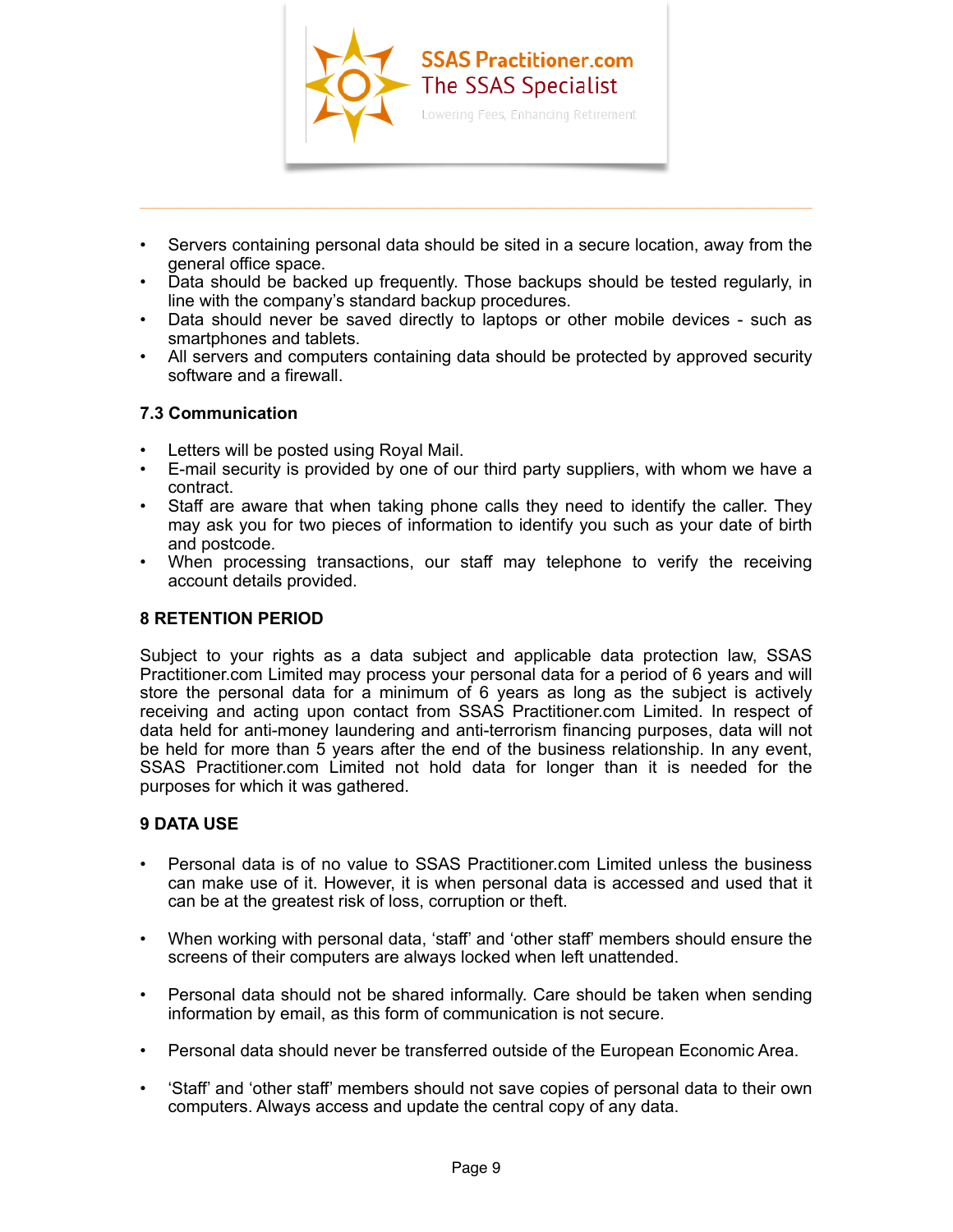

# **10 DATA ACCURACY**

• The law requires [SSAS Practitioner.com Limited](http://www.ssaspractitioner.com) to take reasonable steps to ensure data is kept accurate and up to date.

 $\overline{\phantom{a}}$  , and the contract of the contract of the contract of the contract of the contract of the contract of the contract of the contract of the contract of the contract of the contract of the contract of the contrac

- It is the responsibility of all 'staff' and 'other staff' members who work with data to take reasonable steps to ensure it is kept accurate and up to date.
- Data will be held in as few places as necessary. 'Staff' and 'other staff' members should not create any unnecessary additional data sets.
- 'Staff' and 'other staff members' should take every opportunity to ensure that data is updated. For instance, by confirming a customers details when they call.
- [SSAS Practitioner.com Limited](http://www.ssaspractitioner.com) will consider at all times making it easier for data subjects to update the information [SSAS Practitioner.com Limited](http://www.ssaspractitioner.com) holds about them. For instance, via the company website.
- Data should be updated as inaccuracies are discovered. For instance if a client can no longer be reached on their stored telephone number, it should be removed from the database.
- It is the marketing managers responsibility to ensure marketing databases are checked against industry suppression files every six months.

# **11 YOUR RIGHTS AS A DATA SUBJECT**

#### **11.1 SUBJECT ACCESS REQUESTS**

All individuals who are the subject of personal data held by [SSAS Practitioner.com](http://www.ssaspractitioner.com) [Limited](http://www.ssaspractitioner.com) are entitled to:

- Ask the purposes of our processing.
- Ask for the categories of personal data concerned, I.e. does this relate to special category or criminal offence data.
- Ask who are the recipients that we are disclosing your personal data to.
- Ask for a copy of your personal data.
- Ask how long we will store your personal data, or the criteria for determining how long we will store the data.
- Ask for your rights to request rectification, erasure or restriction or to object to such processing.
- Ask for the right to lodge a complaint with the Information Commissioner Office or another supervisory authority.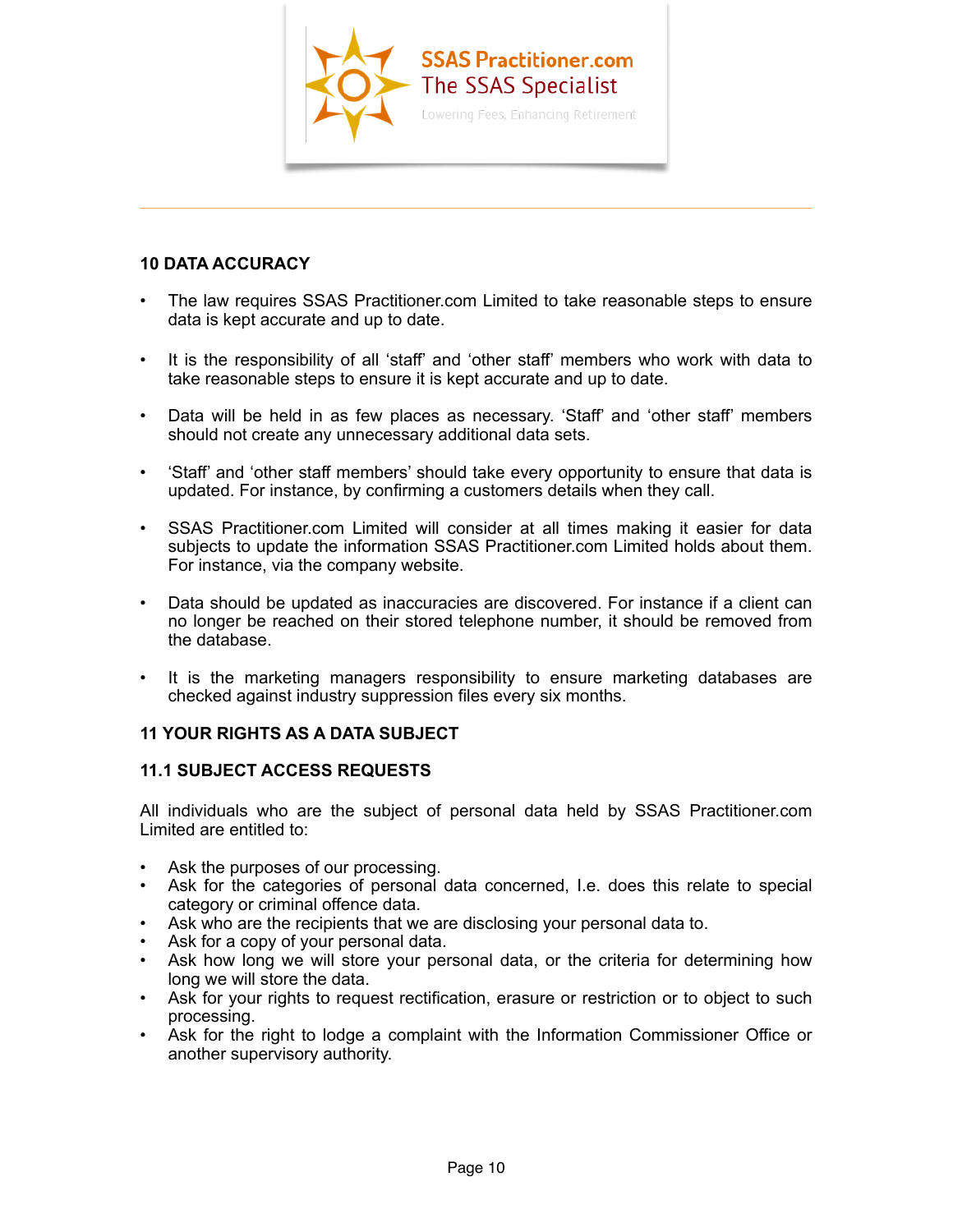

• Ask for information about the source of data, when not obtained directly from you.

 $\overline{\phantom{a}}$  , and the contract of the contract of  $\overline{\phantom{a}}$  ,  $\overline{\phantom{a}}$  ,  $\overline{\phantom{a}}$  ,  $\overline{\phantom{a}}$  ,  $\overline{\phantom{a}}$  ,  $\overline{\phantom{a}}$  ,  $\overline{\phantom{a}}$  ,  $\overline{\phantom{a}}$  ,  $\overline{\phantom{a}}$  ,  $\overline{\phantom{a}}$  ,  $\overline{\phantom{a}}$  ,  $\overline{\phantom{a}}$  ,  $\over$ 

- Ask whether we use automated decision-making (including profiling).
- Ask about the safeguards we provide if we transfer your personal data to a third country or international organisation.

If an individual contacts the company requesting this information, this is called a Subject Access Request.

We would suggest that subject access requests from individuals should be made by email addressed to the data protection officer at: [peter.jones@ssaspractitioner.com.](mailto:peter.jones@ssaspractitioner.com) However, in accordance with GDPR these requests can be made verbally or in writing and do not have to be to a specific person or contact point, the request does not have to include the phrases 'subject access request' or Article 15 of the GDPR, but you do need to make it clear to us that you are asking for your own personal data.The data protection officer can supply a standard request form, although individuals do not have to use this.

Individuals will not be charged nor will be refused access to each subject access request unless the request is deemed to be 'unfounded or excessive'. The data protection officer will aim to provide the relevant data within 14 days although the law stipulates a time period of 1 month to respond. This time limit, can be extended by a further two months if the request is complex or we have received a number of requests from you. If we wish to extend the time limit, we must let you know within one month of receiving the request and explain the reasons why.

Should any data request be refused, for example it would mean disclosing information about another individual who could be identified from that information, reasons why refusal was made and your right to make a complaint to the Information Commissioners Office will be provided to the individual, together with your ability to seek to enforce this right through a judicial remedy.

The data protection officer will always verify the identity of anyone making a subject access request before handing over the required information. A subject access request can be made via a third party, such as a solicitor acting on your behalf, we would expect to see either a letter of authority or a power of attorney in these circumstances, it is the third party's responsibility to provide evidence of their entitlement to obtain the information.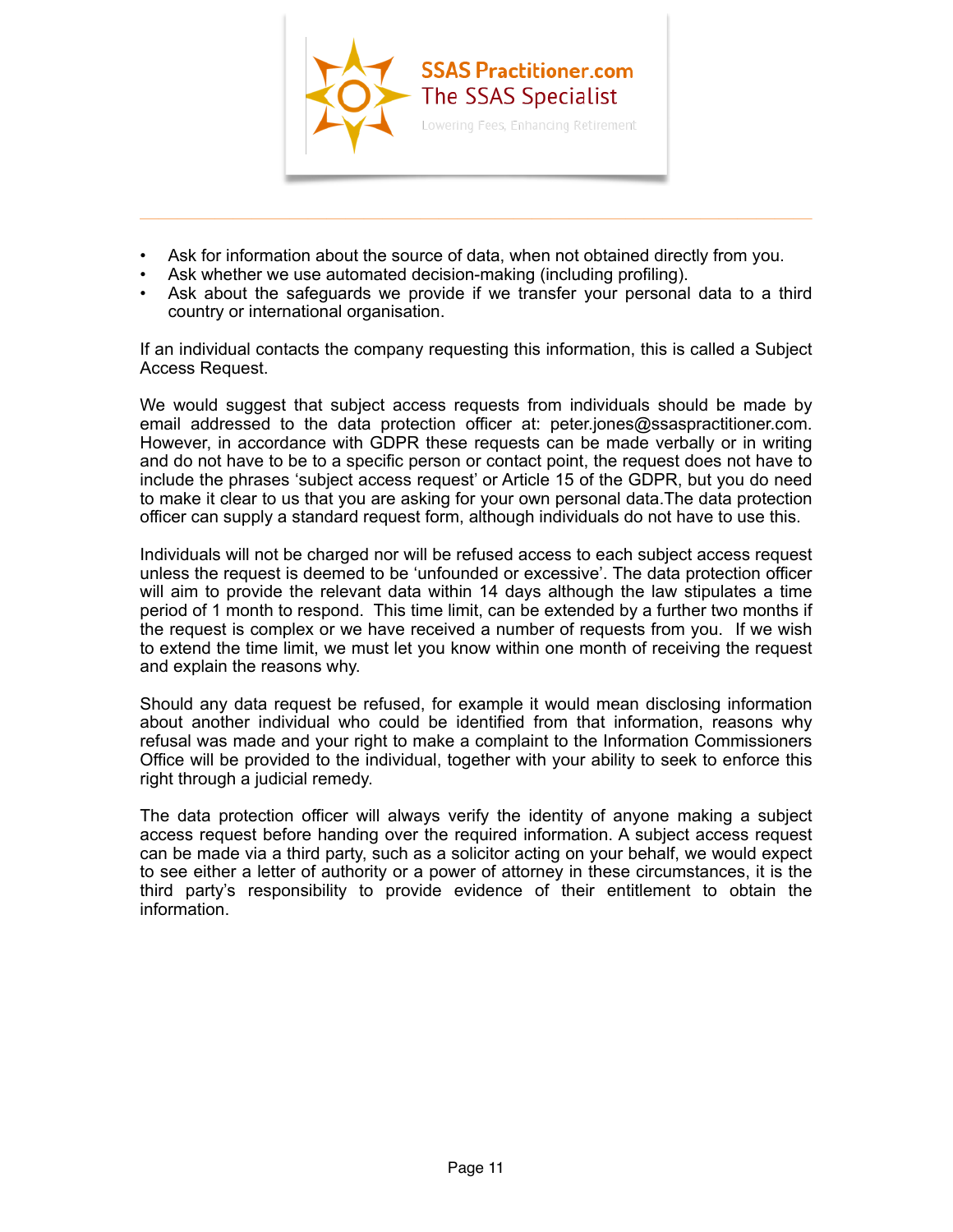

# **11.2 FURTHER RIGHTS**

At any point whilst we are in possession of or are processing your personal data, you, the data subject , have the following rights (as well as the right to access your data as above (11.1)):

 $\overline{\phantom{a}}$  , and the contract of the contract of the contract of the contract of the contract of the contract of the contract of the contract of the contract of the contract of the contract of the contract of the contrac

- **Right of rectification.** You have the right to correct data that we hold about you that is inaccurate or incomplete. The request can be made verbally or in writing. All reasonable steps will then be carried out to ensure that all data is updated immediately (refer to section 10.0 above). We have one month to respond to this request or (if later) within one month of receipt of the information requested to confirm the requester's identity (where a third party involved), although we will always try to respond sooner. We can extend the time limit by a further two months if the request is complex or we have received a number of requests from the individual. We will let you know within one month of receiving the request if we need to extend the time limit and explain why. If we rectify data that we have disclosed to other parties, then we will inform them of the rectification (as long as this does not involve disproportionate effort. We can refuse this request if we are satisfied our records are accurate, if the request is manifestly unfounded or excessive, in these circumstances you can make a complain to the Information Commissioners Office or through judicial remedy.
- **Right to be forgotten.** This right is not absolute and can only be applied in certain circumstances, for example you can ask that the data that we hold about you, be erased from our records if the data is no longer necessary for the purposes which it was originally collected for processing, however, it may still need to be held onto for the purposes of anti-money laundering and anti-terrorism financing regulations and in this circumstance we would need to let you know why we cannot erase your data. We have one month to respond to this request or (if later) within one month of receipt of the information requested to confirm the requester's identity (where a third party involved), although we will always try to respond sooner. We can extend the time limit by a further two months if the request is complex or we have received a number of requests from the individual. We will let you know within one month of receiving the request if we need to extend the time limit and explain why. If not satisfied with our response, you can make a complaint to the Information Commissioners Office or through judicial remedy.
- **Right to Restrict Processing.** As good practice we might restrict the processing of data whilst considering its accuracy. We would not process the restricted data in any way except to stop it unless, we have the individual's consent, it is for the establishment, exercise or defence of legal claims, it is for the protection of the rights of another person or it is for reasons of important public interest. Other circumstances where this restriction might apply include where data has been unlawfully processed, where we no longer need the personal data but an individual has asked us to keep in in order to establish, exercise or defend a legal claim. We will let other parties know of the restriction of personal data where it has been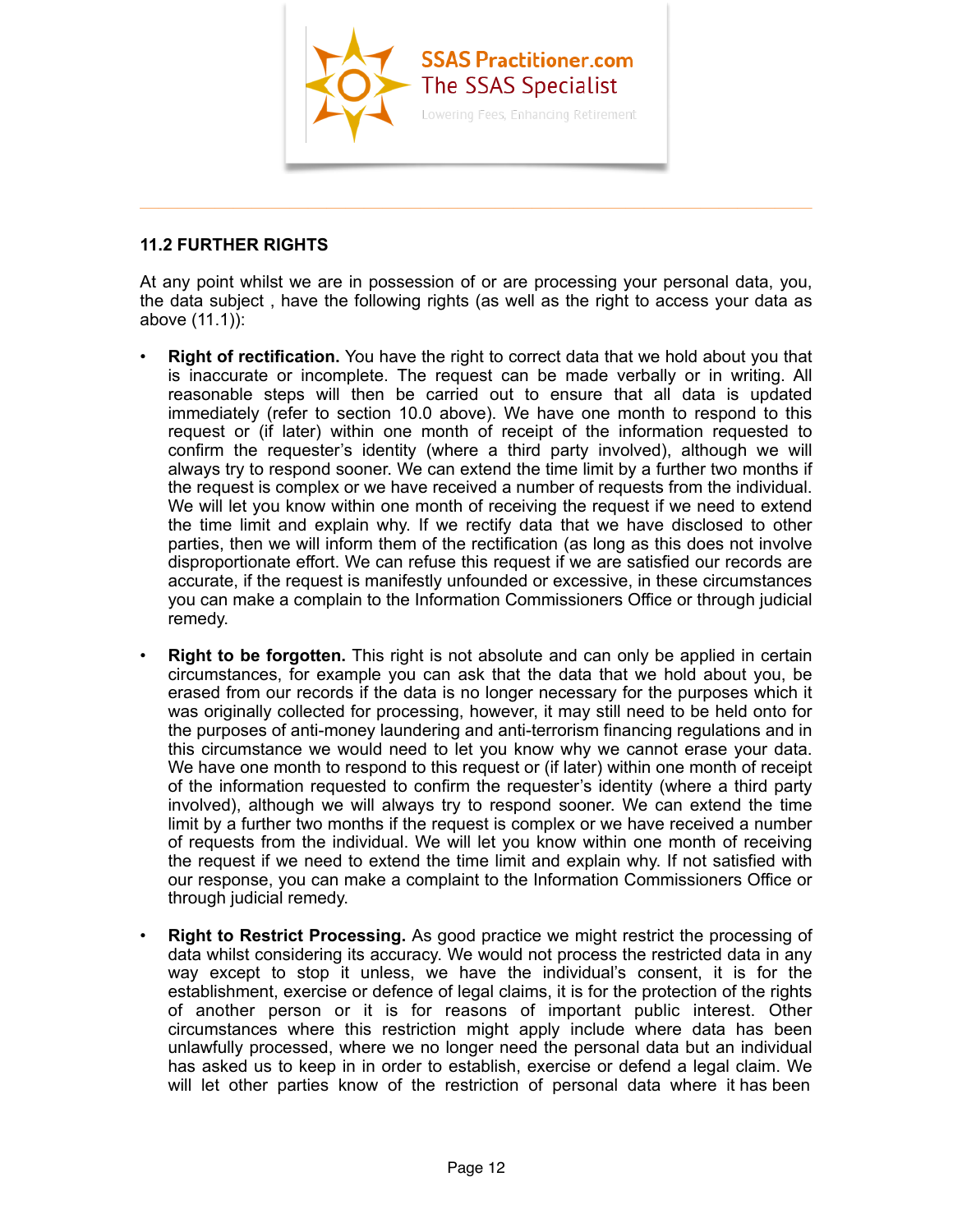

 $\overline{\phantom{a}}$  , and the contract of the contract of the contract of the contract of the contract of the contract of the contract of the contract of the contract of the contract of the contract of the contract of the contrac

previously disclosed to them, unless this involves disproportionate effort. Usually this restriction will be temporary and we will notify you before we lift the restriction.

If you have asked us to restrict processing, we will let you know within one month of receiving the request, or (if later) within one month of receipt of the information requested to confirm the requester's identity (where a third party involved), although we will always try to respond sooner. If we need to extend the time limit and explain why, if not satisfied with our response you can make a complaint to the Information Commissioners Office or through judicial remedy.

- **Right of portability.** You have the right to have the data we hold about you transferred to another organisation and also to have data ported to us. We cannot do this through contract as our lawful basis, we would need **consent** from the individual to process this. If the personal data contains information about a third party, we will seek consent from the third party before porting the data. We will maintain a record of consent. [SSAS Practitioner.com Limited](http://www.ssaspractitioner.com) will not be responsible for any subsequent processing carried out by the other organisation. We will ensure the data is transmitted securely and to the right destination. The data will be exported using a structured, commonly-used and machine readable format. If data is imported to us, we will only retain the data necessary for the purposes for which we process it. We can refuse the request for portability if we decide it is manifestly unfounded or excessive. If we refuse the request, we will inform you of the reasons why and your rights to make a complaint to the Information Commissioners Office or your ability to seek to enforce your right through a judicial remedy. We must respond to the request within at least one month of receipt of the request or (if later) within one month of receipt of any information requested to confirm the requesters identity. We can extend the time limit by a further two months if the request is complex or we have received a number of requests from you, we must let you know the reason why the extension is necessary within one month of receiving the request.
- **Right to object.** You have the right to object to certain types of processing such as direct marketing emails and newsletters. In respect of direct marketing, this is an absolute right, there are no exemptions for us to refuse this request. You can also object where the processing relates to a public task or legitimate interests, but these are not an absolute right and we can refuse to comply with this request if we can demonstrate compelling legitimate ground for the processing, which override the interest, rights and freedoms of the individual or the processing is for the establishment, exercise or defence of legal claims. If the public task is for the necessary performance of a task carried out in the public interest, then you cannot object. If we do refuse the request, this may be because it is manifestly unfounded or excessive, we will inform you of the reasons why and your rights to make a complaint to the Information Commissioners Office or your ability to seek to enforce your right through a judicial remedy. We must respond to the request within at least one month of receipt of the request or (if later) within one month of receipt of any information requested to confirm the requesters identity. We can extend the time limit by a further two months if the request is complex or we have received a number of requests from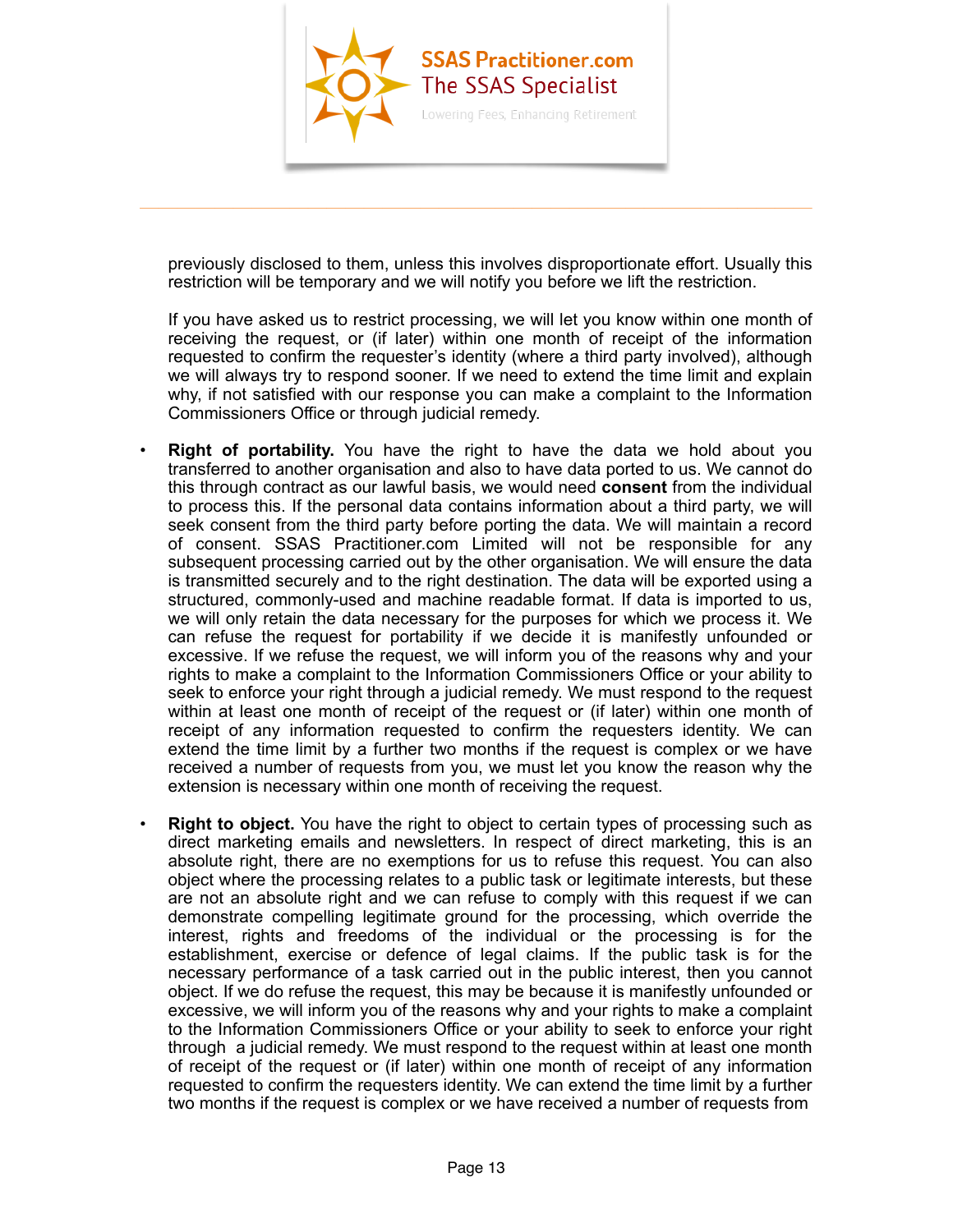

you, we must let you know the reason why the extension is necessary within one month of receiving the request.

 $\overline{\phantom{a}}$  , and the contract of the contract of the contract of the contract of the contract of the contract of the contract of the contract of the contract of the contract of the contract of the contract of the contrac

**• Right to object to automated processing including profiling.** This is automated individual decision-making made by automated means without any human involvement. **[SSAS Practitioner.com Limited](http://www.ssaspractitioner.com)** do not use automated processing including profiling.

# **12 DISCLOSING DATA FOR OTHER REASONS**

In certain circumstances, The Data Protection Act 2018 and the GDPR allow personal data to be disclosed to law enforcement agencies without the consent of the data subject.

Under these circumstances [SSAS Practitioner.com Limited](http://www.ssaspractitioner.com) will disclose requested data.

Prior to this, however, the data control will ensure that the request is legitimate, and will seek assistance from the company's legal advisers where necessary.

#### **13 EXEMPTIONS**

We are aware that exemptions exist, we would not rely on these and would look at on an individual basis. Exemptions can apply where we are discharging a regulatory function, for example reporting to the National Crime Agency. Immigration exemptions would only ever be used where there are no viable alternatives, the specifics of the case and the guide from the Information Commissioner would be reviewed at the time to reach a decision.

## **14 PROVIDING INFORMATION**

[SSAS Practitioner.com Limited](http://www.ssaspractitioner.com) aims to ensure that individuals are aware that their data is being processed, and that they are understand how their data is being used and how to exercise their rights.

#### **15 COMPLAINTS**

In the event that you wish to make a complaint about how your personal data is being processed by [SSAS Practitioner.com Limited,](http://www.ssaspractitioner.com) or how your complaint has been handled, please contact our Data Protection Officer in the first instance using the details below and we will endeavour to resolve your complaint. You also have the right to lodge a complaint with the Information Commissioners Office online ([www.ico.org.uk/concerns](http://www.ico.org.uk/concerns)) or by telephone on 0303 123 1113.